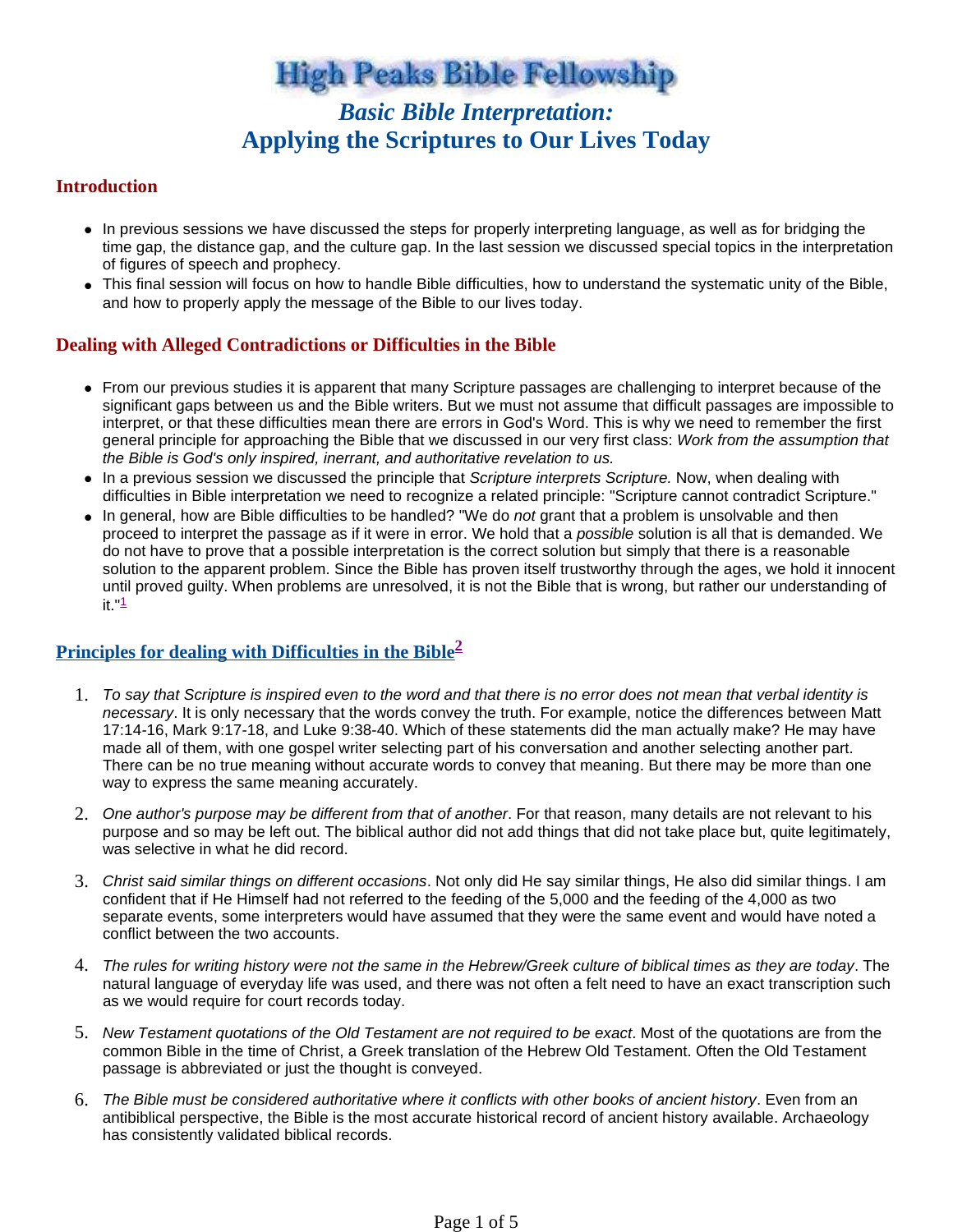# **The Systematic Unity of the Scriptures**

- Since God's Word was revealed to mankind progressively throughout human history, one of our tasks is to take the truths in the biblical record and begin to bring together the teaching about specific truths in a systematic way. In doing this, we must not forget that the most important step in this process is to carefully study each individual passage in its original context to determine the author's intended meaning.
- "All of us are systematic theologians. That is, we have various ideas about God that fit together in one way or another. The poor theologian is one who has an inadequate or limited view of God because he is aware of only some of the elements of revealed truth, or he is one who has a distorted view of God because he lacks an overall biblical perspective. A good theologian, on the other hand, is one who has taken into account all revealed truth about God and has related each part to a consistent whole."<sup>3</sup>

# **The Right Attitude for Theological Study**

- It is essential that we remember: God is not as concerned with how much we know as with what we are and how we behave. When approaching a theological study, we should have an attitude of humility. "But rock-bottom humility -- actually counting everyone else better than oneself (Phil 2:3) -- is not always easy. How is it realized? Humility in regard to Bible doctrine comes as the result of facing certain facts. The sincere Bible student recognizes: (1) revelation is only partial, (2) we are finite, (3) we are fallen, (4) we need an open mind, and (5) we must be willing to obey."<sup>4</sup>
- In God's wisdom He has chosen not to reveal some things to mankind (see Deut 29:29; Prov 25:2; 1 Cor 13:12). Even if God did fully reveal His thoughts to us, we would not be able to completely comprehend them because we are finite creatures and God is the infinite Creator who is the only One actually able to "think outside the box" of the created order (see Isaiah 55:9).

## **Principles for Theological Study**

Doctrine should be based on a careful study of each relevant Scripture.

We must remember to practice all of the principles of interpretation that we have learned, and these principles should be applied diligently to every individual Bible passage that contributes to our understanding of a particular doctrine. As always, our goal should be to determine the intended meaning of the author in each case, and we should carefully identify and consider all of the relevant passages. These passages become the "data" on the subject under consideration, and we should organize this data in a way that clearly arranges the various elements of a doctrine into a coherent whole.

 Various Bible passages should be given their appropriate place. Not all of the biblical materials are of equal weight in formulating sound doctrine. "All data on a given subject should be considered, and that subject should be related to other relevant subjects; however, equal weight should not be given to every text that provides a building block for the doctrine." $5$ 

Several guidelines can help us carefully evaluate the biblical material:

- 1. Clear passages must be given preference over obscure passages. Doctrine should never be established on passages whose meaning is unclear. "If the author's intended meaning is not altogether certain, and interpreters are at odds as to its meaning, the text is not an ideal building block for doctrine. The weight of a doctrine or teaching should rest on the solid foundation of clear teaching."<sup>6</sup>
- 2. Repeated teachings should be given greater weight.

Teaching that is repeatedly emphasized in the Bible should also be emphasized when it comes to building a system of theology. We should emphasize what Scripture emphasizes. "It is not wise to build an important doctrine on an isolated text, even though it is true that God does not need to speak twice to make His statements authoritative." $\frac{7}{2}$ 

- 3. Direct non-figurative teaching must be given preference. Passages containing direct teaching are sometimes called "didactic" passages, and they present straightforward instruction. "The structure of Bible doctrine ... should not be built on figurative, poetic, or historical passages, unless that picture language or those historical passages are literally interpreted by Scripture.<sup>"8</sup>
- 4. Progressive revelation that is newer is preferred over earlier revelation. The nature of God's Word as revelation in history means that earlier instructions may be superceded, replaced, or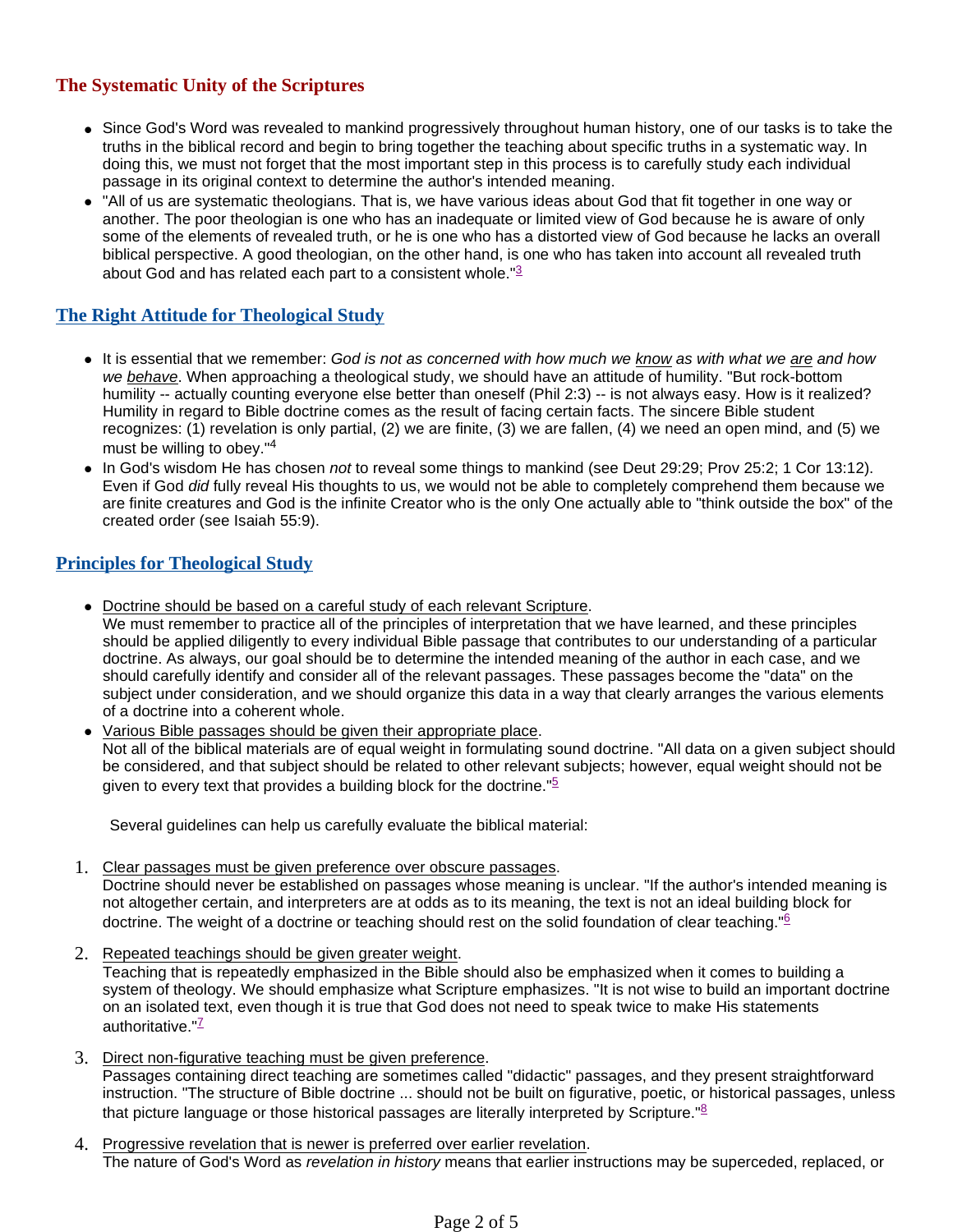amplified by later revelation. "That does not mean that an Old Testament teaching may be set aside without New Testament authorization. It does mean, however, that a Christian doctrinal structure must rest squarely on the New Testament and on those Old Testament teachings and passages that underlie and provide the foundation for New Testament teaching."<sup>9</sup>

## **Applying the Scriptures to Our Lives Today**

- There is only one valid interpretation of a Scripture passage, but there may be many valid applications of the principles contained in a passage. "Texts have only one meaning. The meaning is the author's intended one, but the applications of that meaning may refer to situations which the author, in a different time and culture, never envisioned."<sup>10</sup>
- Regarding the application of Bible truth to believers today Roy Zuck said, "Neglecting to apply the Scriptures reduces Bible study to an academic exercise in which we are concerned only for interpretation with little or no regard for its relevance for and impact on our lives. It is wrong to think of the Scriptures as only a sourcebook for information, as a book to be examined merely for the knowledge we can gain from it. Of course knowledge of the contents of the Bible and correct interpretation of it are essential. But more is needed. We must have a responsive heart, a willingness to appropriate the truths of the Scriptures into our own experience." $11$
- All of the biblical authors wrote for a specific audience in their own historical situation, so how do their words relate to modern-day readers of God's Word? Do their words relate to us in the same way they did to the original audience? If not, then how are we to determine the appropriate application in our culture and time?

## **Principles for Applying the Bible Today**

- 1. Proper INTERPRETATION is the foundation for proper APPLICATION.
	- If we do not accurately understand what a passage means, then it is almost certain we will not be able to determine how to apply it correctly to our lives. "Unfortunately, many people go to the Bible for a blessing or for guidance for the day, ignoring the interpretive process altogether. In their intense desire to find something devotional or practical, Christians sometimes distort the original meaning of some passage of Scripture. To bypass the purpose and original meaning of the passage, looking for a subjective impression, can lead to serious misuse of the Bible. $12$
- 2. Determine whether a passage is direct teaching or indirect illustration.

When the passage was originally written, was it prescriptive or descriptive? Prescriptive passages are those that give a command or a "prescription" for human behavior, and they often provide teaching intended for direct application. Descriptive passages simply tell what happened at a particular time, often without providing any value judgment as to whether this was good or bad. "When Scripture describes human actions without comment, it should not necessarily be assumed that those actions are approved. When Scripture describes an action of God with respect to human beings in a narrative passage, it should not be assumed that this is the way He will always work in believers' lives at every point in history."<sup>13</sup>

3. Recognize the differences in how God has worked with people throughout human history.

Every Bible reader is aware that at various points in history God dealt with different groups of people in different ways. God's command for Noah to build an ark is certainly not a prescription for behavior today. God's command for Israel to collect manna as food in the wilderness was obviously not intended to apply later in history. Some of God's instructions to people have changed, while others have carried over from one time period to another. For example, the Old Testament command to love your neighbor (Lev 19:18) still applies today (Rom 13:9; Gal 5:14; James 2:8), but only nine of the Ten Commandments were carried over into the New Testament. Some of the Old Testament commandments were completely nullified, such as the prohibition against eating certain foods (Lev 11 vs. Acts 10:9-16) and the requirement for circumcision (Lev 12 vs. Rom 4 and Gal 5 - 6).

4. Determine what is "normative" for today vs. what is limited to the biblical setting.

"Behavior that has a certain meaning in one culture may have a totally different significance in another culture. In American society, for a woman to follow her husband at a distance of fifteen feet, with her head down, would usually indicate a problem in their relationship. In another culture, this same behavior may be considered normal and expected. It may be necessary to change the behavioral expression of a scriptural command in order to translate the principle behind that command from one culture and time to another." $14$ 

It also may be helpful to determine the reason for a particular command or practice. If the reason for the command is limited to that specific cultural situation, then the command itself may also be limited in application. For example, when Paul said in Romans 15 that the Gentile churches had a duty to contribute to the needs of the church in Jerusalem, the reason for this command was given: "if the Gentiles have shared in their spiritual things, they are indebted to minister to them also in material things" (Rom 15:27). That believers have a duty to share materially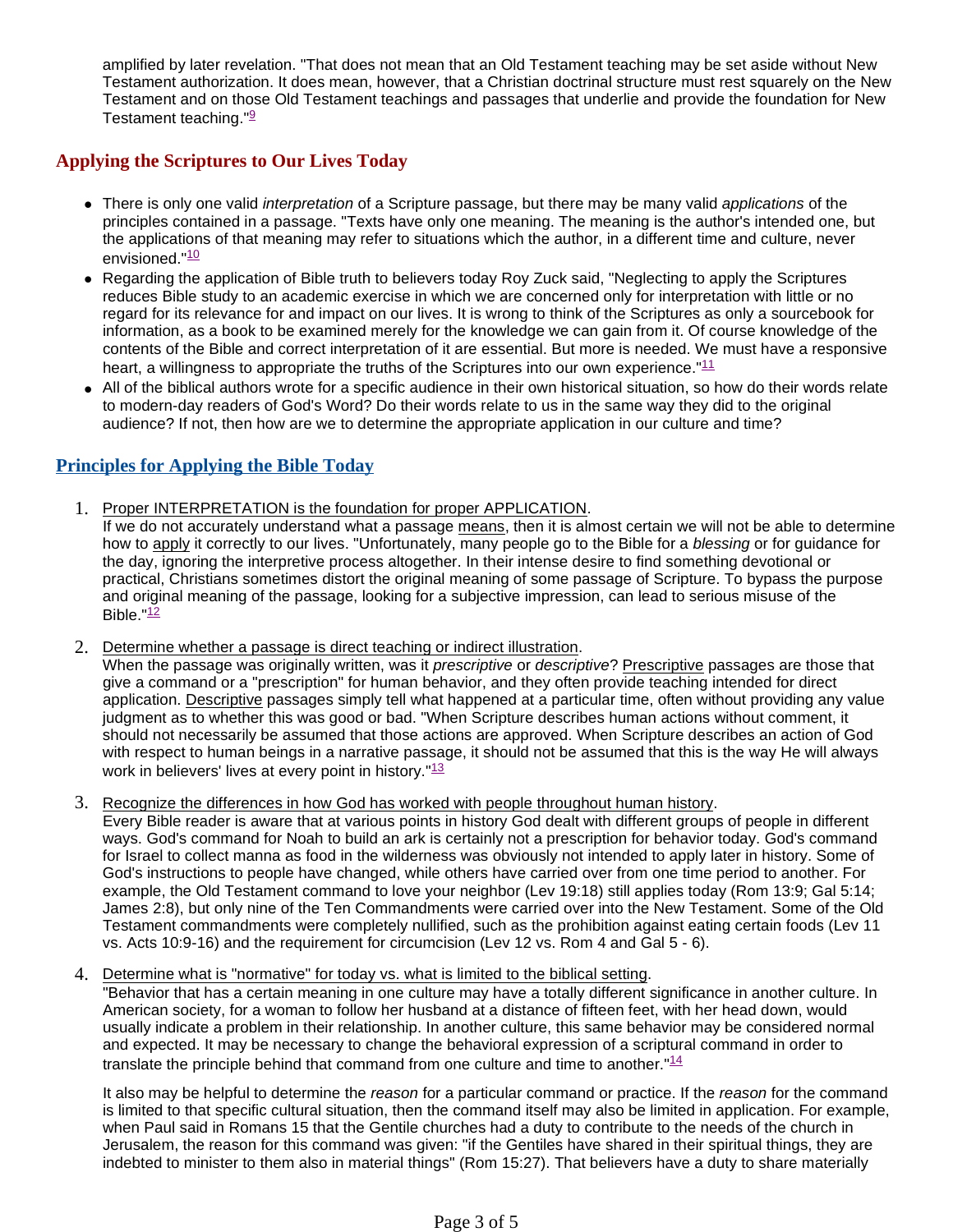with those who have blessed them spiritually is a reason which crosses all cultural boundaries.

Roy Zuck<sup>15</sup> presents several guidelines for determining which biblical examples, commands, and practices apply today:

- Some situations, commands, or principles are repeatable, continuous, or not revoked, and/or pertain to moral and theological subjects, and/or are repeated elsewhere in Scripture, and therefore are permanent and transferable to us.
- Some situations, commands, or principles pertain to an individual's specific nonrepeatable circumstances, and/or nonmoral or nontheological subjects, and/or have been revoked, and are therefore not transferable to today.
- Some situations or commands pertain to cultural settings that are only partially similar to ours and in which only the principles are transferable.
- Some situations or commands pertain to cultural settings with no similarities but in which the principles are transferable.
- 5. Determine if a biblical command or practice is consistent with the overall message of the Bible as well as with the unchanging nature and character of God.

"If what happened to someone in Bible times is considered normative for all believers, it must be in harmony with what is taught elsewhere in Scripture. The fact that God used Elijah and Elisha each to raise a young man from death to life (1 Kings 17:17-23; 2 Kings 4:17-37) and used Peter to restore Dorcas to life (Acts 9:36-43) does not mean God intends for believers today to raise others from the dead. This is never indicated in Scripture as normative for all believers. ... Principles, to be valid, must be affirmed elsewhere in Scripture. How does God's sending ravens to feed Elijah during a drought (1 Kings 17:6) apply to us today? Obviously this does not mean God desires to feed Christians by means of birds. Instead the principle is that God sometimes meets human needs by unusual means. The application of this principle is that believers can trust the Lord to supply their needs. $16$ 



## **Concluding Thoughts**

- Every Christian should make it his goal to develop the qualities of balance, humility, and spiritual maturity in order to properly interpret and apply the Scriptures.
- Bible study should not be done simply for its own sake, or merely for increasing your own personal knowledge. Every diligent Bible student has a responsibility to share what has been learned. Ask God to provide an outlet for your Bible study efforts so that you can teach others what God is teaching you !
- Once we are able to correctly interpret the Bible, to see the systematic unity of the Scriptures, and to appropriately apply the Word of God to our lives today -- then we are in a position to develop a truly Biblical Worldview ! A Biblical Worldview is equivalent to a personal, practical systematic theology for everyday life.